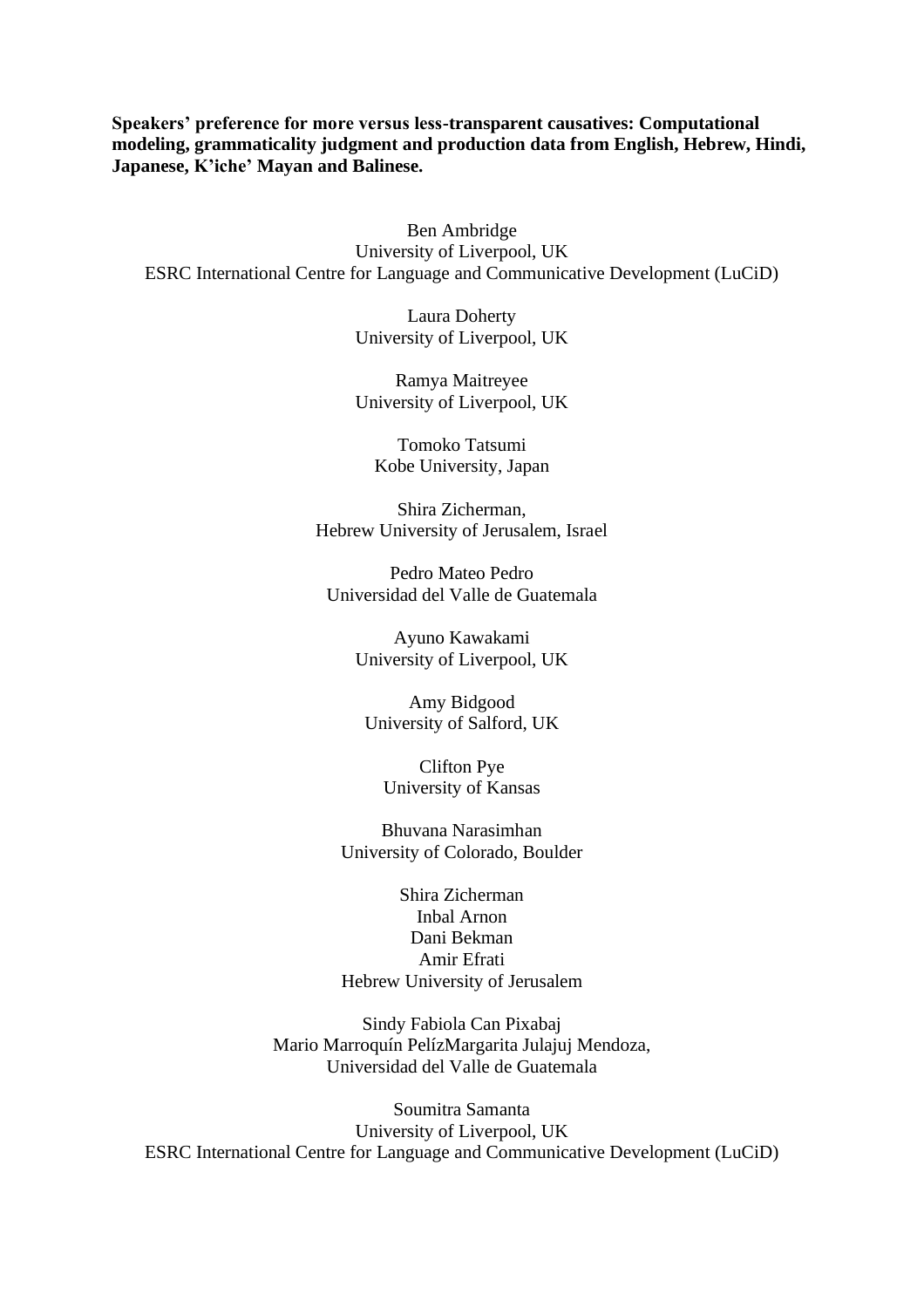Colin Bannard University of Liverpool, UK

> Seth Campbell University of Calgary

Stewart McCauley University of Iowa

Ruth Berman Tel Aviv University

Dipti Misra Sharma Indian Institute of Information Technology, Hyderabad

> Rukmini Bhaya Nair Indian Institute of Technology, Delhi

> > Kumiko Fukumura University of Strathclyde

This work investigates the ways in which six different natural languages use morphosyntactic marking to mark difference degrees of agency, and the continuum from intentional and/or directly-caused to accidental and/or indirectly-caused events. Many of the world's languages (Shibatani & Pardeshi, 2002, discuss 38 examples) have (at least) two causative structures, which particular verbs prefer to a greater or lesser degree: (1) a *more-transparent* structure with the verb *cause/make/do* or a morpheme that is often a historically grammaticalized form of that verb (e.g., Japanese *-(s)ase*), and (2) a *less-transparent* structure that marks causation more idiosyncratically (e.g., by using a form that is either indistinguishable from a noncausative or stem form, or similar to such a form, but with a vowel or consonant change that is only partially predictable):

(1) Someone made the truck break [More transparently-marked causation] (2) Someone broke the truck [Less transparently-marked casuation]

The formal realizations of these different forms vary from language to language. English, as illustrated by the examples above, relies primarily on syntax. Japanese, Hindi and K'iche rely primarily on morphology, in the form of a more-transparent causative marker (*-(s)ase, -aa,* and *–(i)sa-j* respectively) and various types of less-transparent stem-change. For Hebrew, the root is defined as a three-consonant (C.C.C) pattern (e.g., *sh.b/v.r* for BREAK), which forms a verb only when it is inserted into a binyan template; in this case either the dedicated causal binyan *hiCCiC* (e.g., *hishbir*) or the appropriate general transitive binyan: CaCaC (e.g., *shavar*) CiCeC or hiCaCeC, for the more- and less-transparent forms respectively.

The aim of this study was to investigate how speakers learn which verbs prefer which causative form (more-/less-transparent), and to what extent. First, 20 adult native speakers of each language rated each of 60 actions for four semantic properties relative to the notion of agency (from Shibatani & Pardeshi, 2002):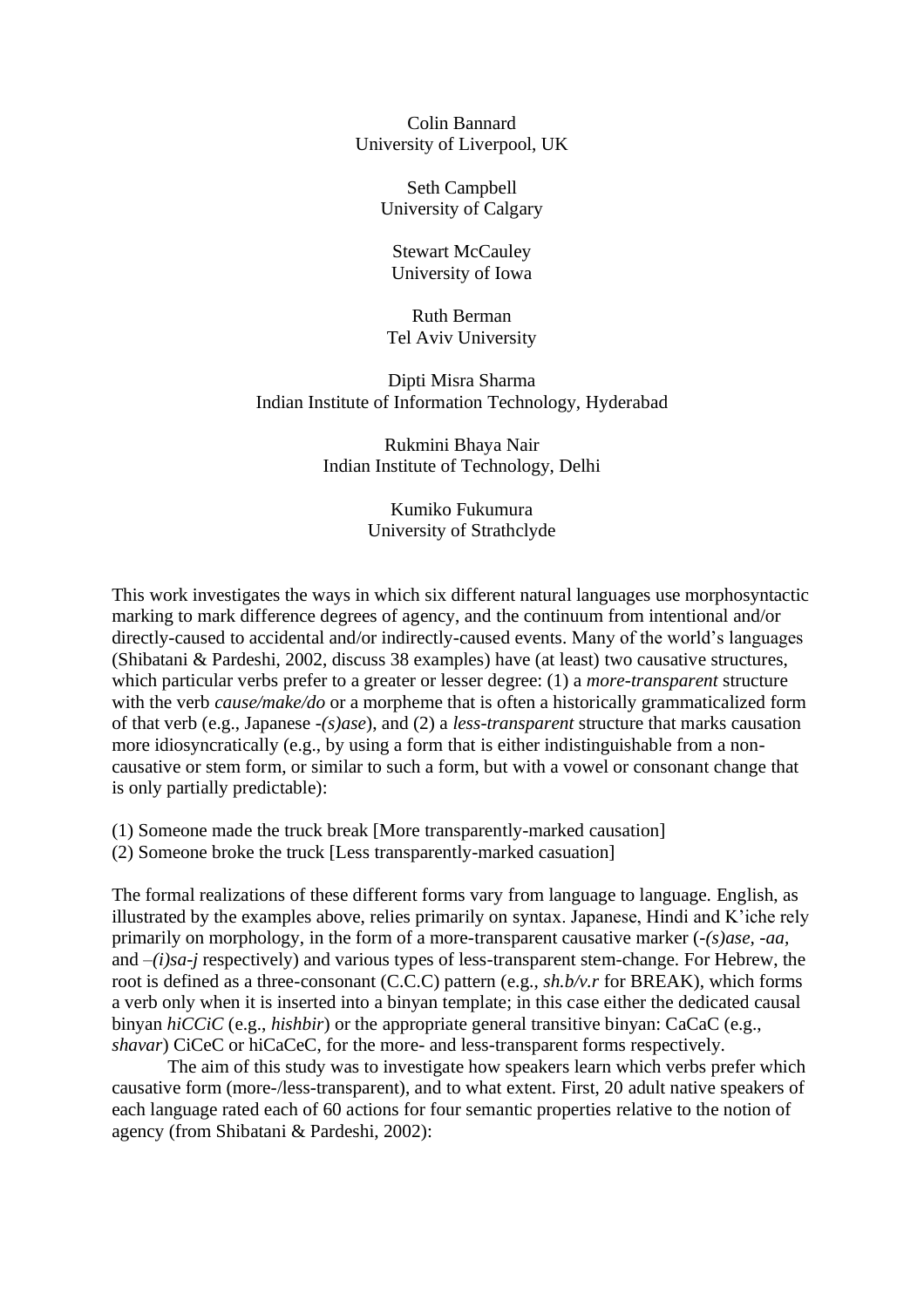**Event-merge:** The extent to which the causing and caused event are two separate events or merge into a single event that happens at a single time and a single point in space **Autonomy** of the causee **Requires:** Whether the caused event requires a causer

**Directive:** Whether causation is directive (e.g., giving an order) or physical

These ratings, together with corpus frequency information, were to build a computational model of speakers' causative preferences for each language. For every language except K'iche', this model significantly predicted speakers' preference for the more- versus lessdirect causative form across 60 verbs, as assessed using continuous grammaticality judgments (adults, children aged 5-6 and 9-10), binary grammaticality judgments (4-5) and elicited production (4-5 and 5-6) (*N*=48 participants per age group per study). The model was also able to generalize to unseen verbs on the basis of their semantics (when a randomlyselected half of the verbs were presented to the model for the first time at test), and even to ratings from an entirely new language, on which the model had not been trained (Balinese). We conclude that the morphosyntactic realization of causativity is determined primarily by the degree of conceptual merging between the causing and caused event (Shibatani & Pardeshi, 2002), and that children have some awareness of this fact by at least 4-5 years of age.

Shibatani, M. & Pardeshi, P. (2002). The causative continuum. In *The Grammar of Causationand Interpersonal Manipulation*, Masayoshi Shibatani (ed.), pp. 85–126. Amsterdam: John Benjamins.